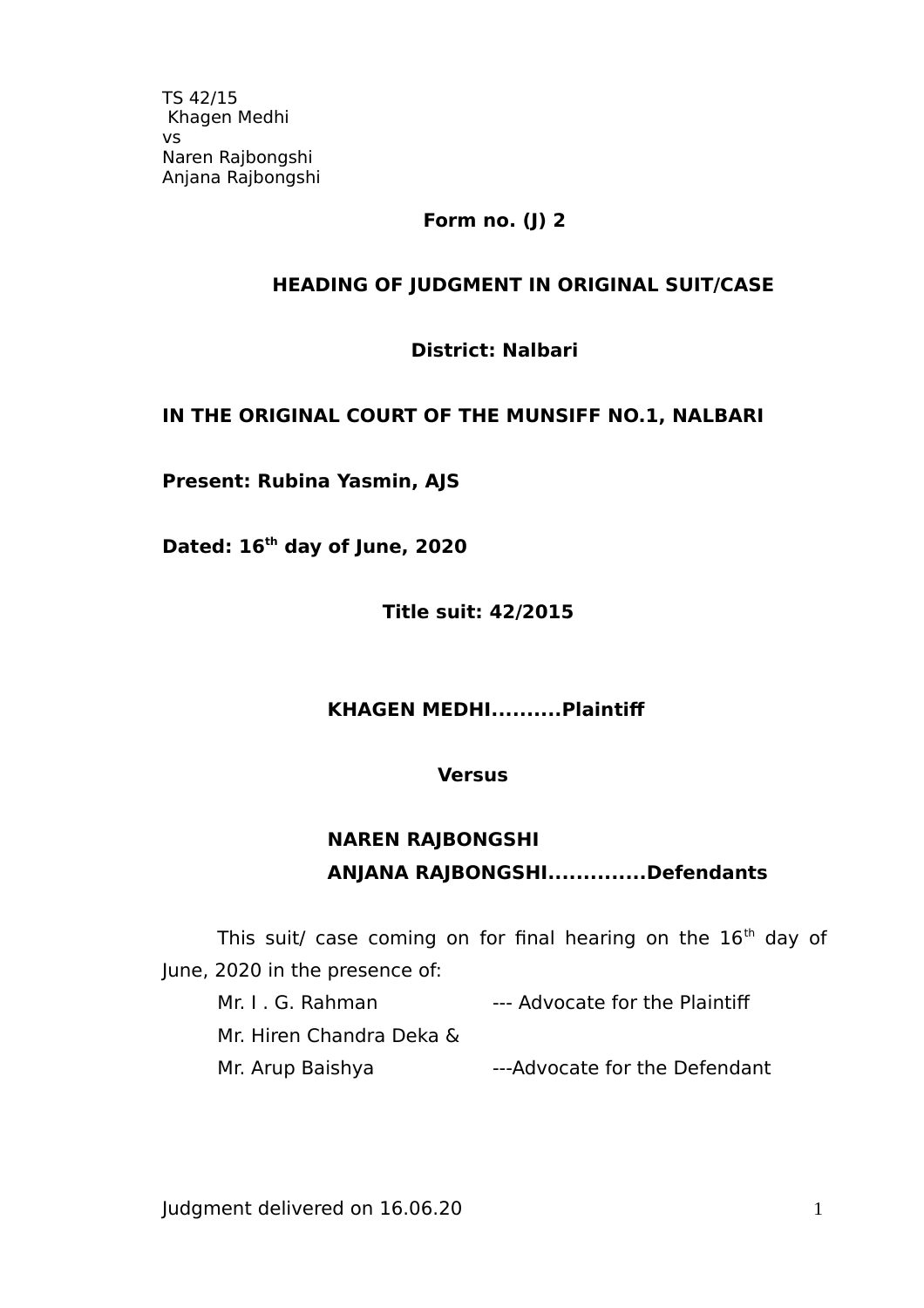And having stood for consideration to this day, the court delivered the following judgment:

### **JUDGMENT**

This is a suit for declaration of right, title and interest, cancellation of gift deed no. 2266/1990, cancellation of sale deed, no. 2215/00, 1201/02 and 595/05 recovery of possession and consequential relief.

1. Plaintif's suit in brief is that, father Late Gobinda Medhi had two wives and he is the first son of Late Gobinda Medhi. Defendant Naren Rajbongshi (Medhi) is the second son of Garga Ram Medhi. Plaintif claimed that suit land mentioned in the Schedule 'Kha' 'Ga' 'Gha' 'Unga' 'Pratham Cha' 'Ditiya Cha' 'Bargya Ja' 'Barja' 'Niya' 'Murdhanya Ta' are the ancestral property of the plaintiff measuring total land of 17 bighas 4 kathas 11 lechas and he is entitled to get 1/3 share of the said property. Plaintiff further claimed that gift deed no. 2266/1990 executed by late Garga Ram Medhi in favour of defendant no. 1 and husband of defendant no. 2 by father of plaintif on 25.8.1990 is forged and fraudulent one, as plaintif's father did not execute the gift deed in his lifetime. Plaintif also claimed that sale deed no. 2215/2000 executed by Naren Rajbongshi and Garga Ram Medhi on 29.8.2000, sale deed no. 1201/2002 executed by defendant no. 1 and 2 on 10.5.2002 and sale deed no. 595/2005 executed by defendant no. 1 on 16.3.2005 are illegal and liable to be cancelled. Plaintif further stated that on 4.2.2015, 28.2.2015 and 3.3.2015 defendant dug earth over the land to which plaintif objected. Defendant then threatened the plaintiff with dire consequences. Hence, plaintiff has filed this suit for declaration of right, title and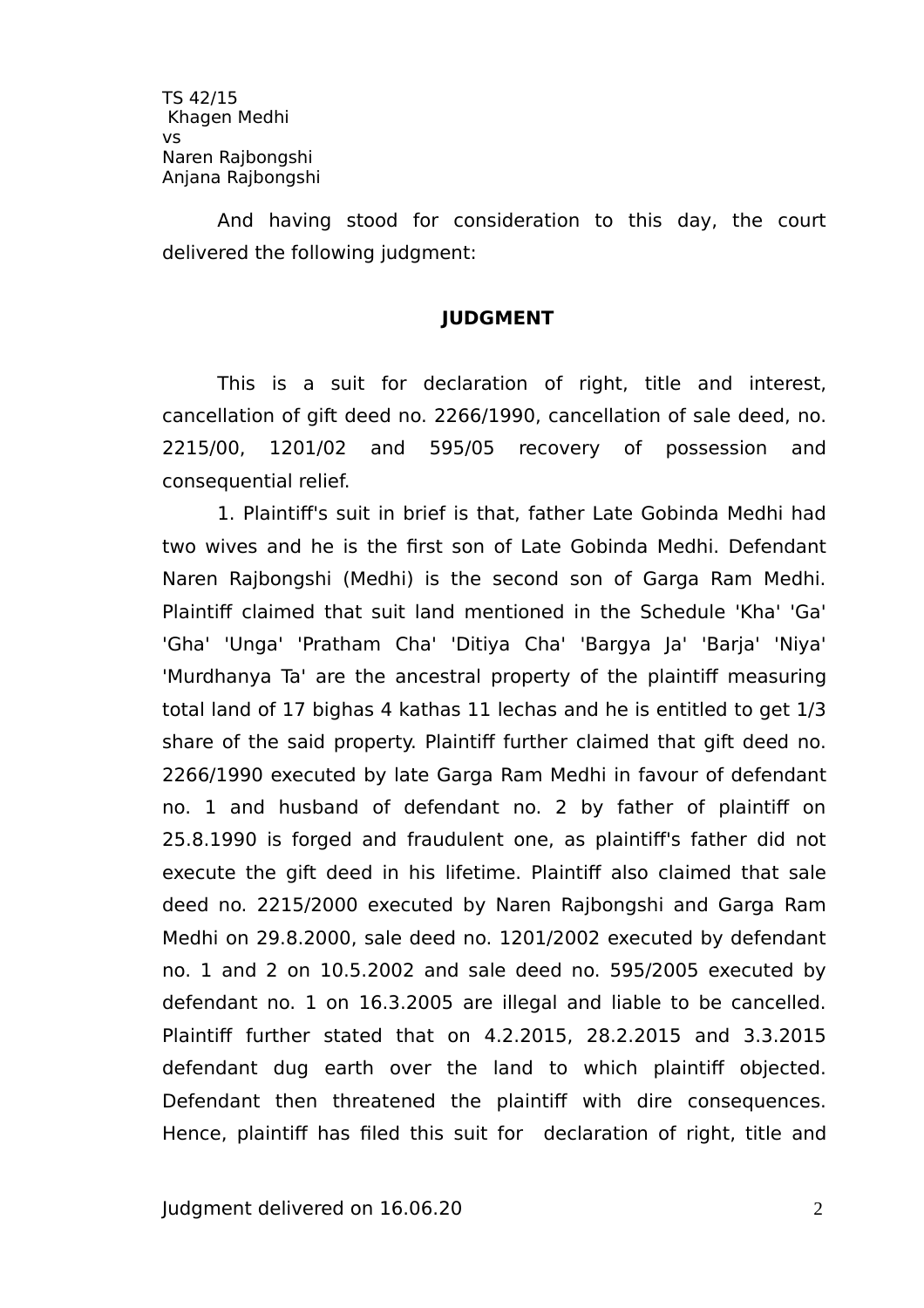interest, cancellation of gift deed no. 2266/1990, cancellation of sale deed no. 595/2005, 2215/2000 and 1201/2002.

2. Defedant defendant no. 1 and 2 on pursuant to receipt of summons appeared before the court and filed their written statement jointly denying claim of the plaintiff. Defendant stated that Pobin, brother of Gobinda Medhi is sharer of the suit Patta and as such, plaintiff is not at all entitled to the  $1/3<sup>rd</sup>$  share over the suit patta. They further stated that mother of the plaintiff left Late Gobinda taking plaintif with her during his childhood. So, Gobinda with a view to avoid future dispute in respect of his property, duly and voluntarily executed gift deed no. 2266/1990 in favour of defendant no. 1 and husband of defendant no. 2 in respect of the suit land. Since then, they have been in possession of the said land and by virtue of said gift deed and possession, they got their name mutated in the revenue record. After the death of her husband name of defendant no. 2 has also been mutated over the said land by right of inheritance. Defendant out of the said gifted land sold some land to diferent purchasers and handed over possession of the land to said purchasers. After the death of Gobinda, defendant no. 1 and husband of defendant no. 2 brought the plaintif with them and also gave him land vide Patta no. 273, 223 and 230 of village Digheli wherein plaintif used to reside. But subsequently plaintif sold about 1 bigha 3 kathas 10 lechas to Bondhu Kalita and Mahesh Kalita and hence, plaintif's claim over scheduled land is not tenable and prayed to dismiss the suit of the plaintif.

3. It is pertinent here to mention that plaintif while filing the suit has not mentioned about the cancellation of sale deed as he had no knowledge about the same. During the trial he amended the plaint and inserted about the same praying for cancellation of above said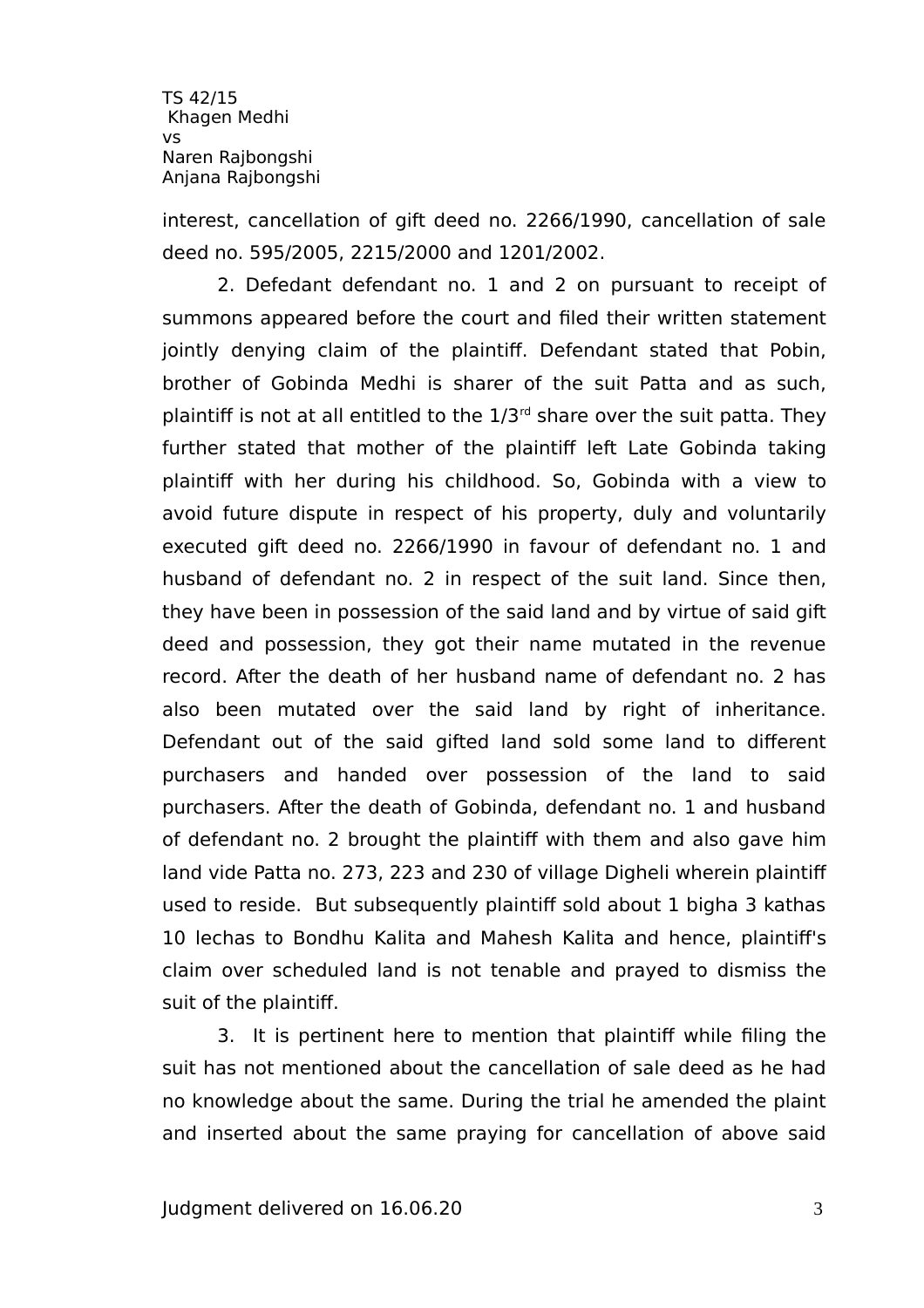sale deed. Defendant also filed additional written statement stating that plaintif's amended pleading is not at par with the order of the Court which allowed the amendment prayer in Misc J case no. 4/17

## **ISSUES FRAMED**

4. Considering rival pleadings between the parties my learned predecessor has framed following issues in this suit:

- 1. Whether there is cause of action for the suit?
- 2. Whether the suit is maintainable in its present form?
- 3. Whether the suit is time barred?
- 4. Whether the suit is bad for non-joinder of necessary parties?
- 5. Whether the gift deed no. 2266/90 is forged, void and liable to be cancelled?
- 6 Whether plaintif has any right, title and interest over the suit land?
- 7. Whether plaintif is entitled to the decree as prayed for?
- 8. To what other relief(s) the parties are entitled to?
- 5. Both sides have submitted evidence on affidavit of 4 witnesses

and also exhibited documents to establish their claims.

- 6. I have heard arguments for both sides. Both sides have also submitted written argument.
- 7. Now let me decide the case in hand issue wise.

### **ISSUE NO. 1:**

Whether there is cause of action for the suit?

Plaintif has filed this suit claiming that the suit land is ancestral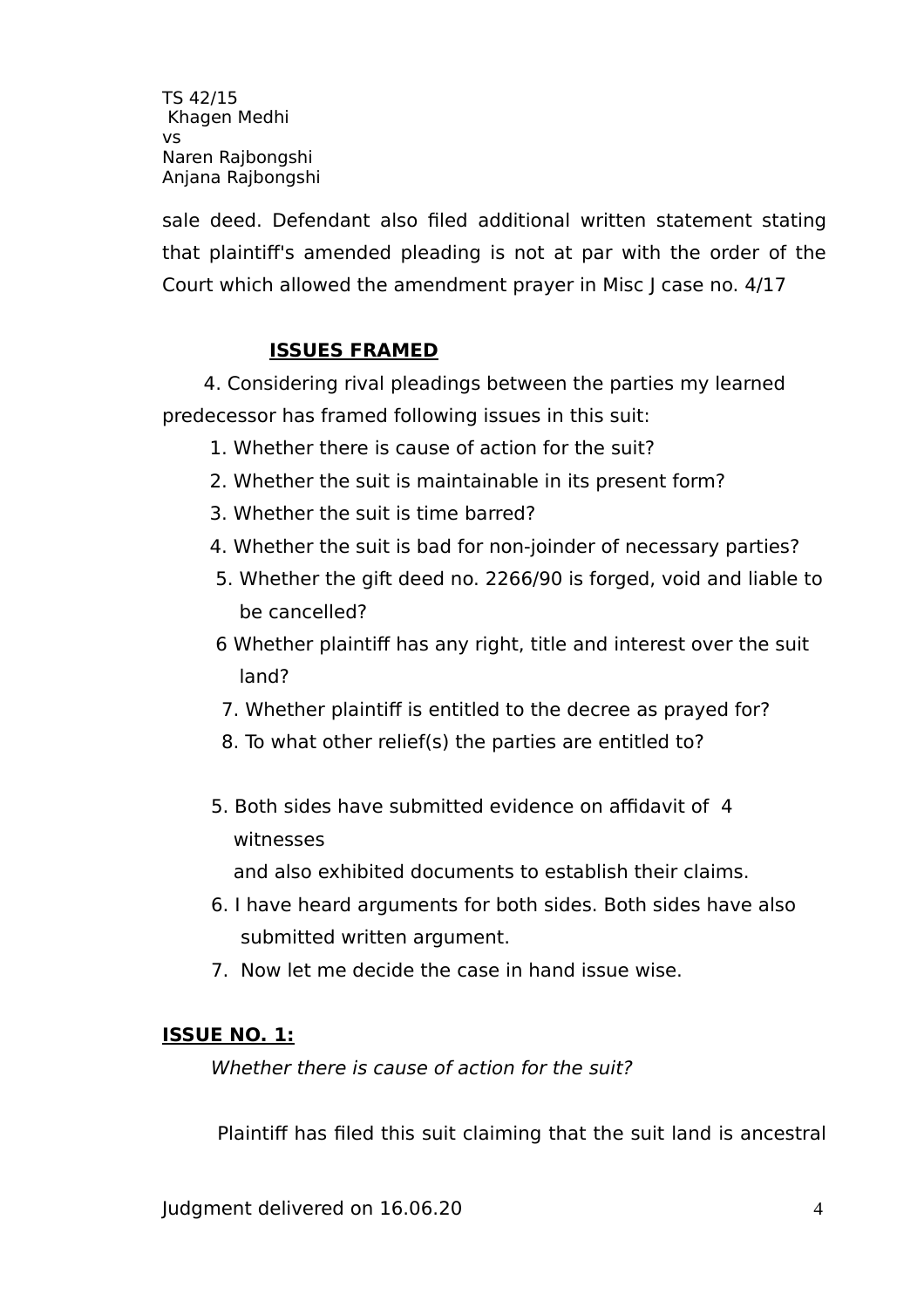property and that, he has  $1/3^{rd}$  share over the said property along with other defendant no. 1 and 2. He further stated that defendant has illegally executed gift deed no. 2260/1990 showing that the same was executed by his father late Garga Ram Rajbongshi voluntarily and later, defendant has sold some portion of the suit land to other purchaser. Moreover on, 4.2.2015, 28.2.2015 and 3.3.2015 defedant dug earth over the suit land while dispossessing the plaintif. Hence, he has filed the suit for declaration of his title and cancellation of gift deed and sale deed and recovery of possession.

Per contra, defendant has stated that plaintiff was given some portion of land from the suit land and that, his father late Garga Ram Rajbongshi has executed valid gift deed in favour of defendant no. 1 and husband of defendant no. 2. The said gift deed is valid one and in view of the same, they acquired mutation and sold certain portion of suit land to other purchaser.

Considering rival pleadings between the parties, it is found that that there is cause of action for filling of this suit and hence the plaintif has right to seek relief against defendant. Hence the issue is decided in affirmative.

### **ISSUE NO. 2:**

Whether the suit is maintainable in its present form?

With regards to this issue, though defendant has submitted in their written statement that suit is not maintainable in its present form, but has failed to show as to how suit is not maintainable. Hence, issue is decided in negative.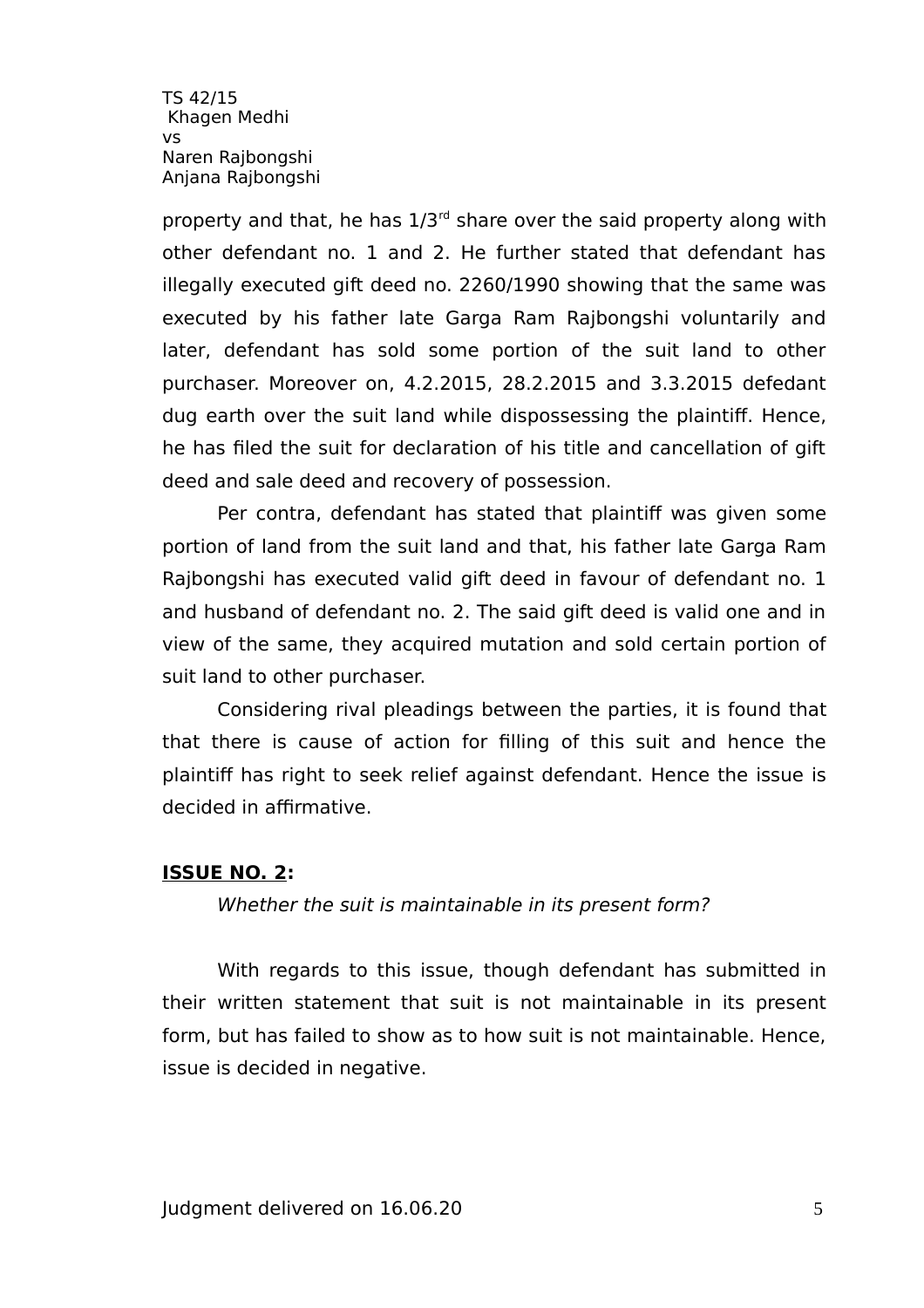#### **ISSUE NO. 3:**

Whether the suit is time barred?

Defendant in their written statement stated that the suit is barred by law of limitation, as plaintif has filed the suit beyond period of 3 years from the date of execution or from the date of knowledge of gift deed. Defendant has stated that plaintif at para 20 of the plaint cited date of execution of gift deed and sale deed to be cause of action for his suit. So from date of cause of action the suit is apparently time barred, as plaintif has no where mentioned date of knowledge of such deeds.

This is a suit for declaration of right, title and interest, cancellation of deed, recovery of Khas possession and consequential relief. Article 58 of the Limitation Act precribes period of 3 years to file the suit for declaration from the date when his right to suit accrues. If contention of the defendant that Article 58 applies to the suit for possession based on title where declaration of title is also sought, is accepted it would amount to ignoring the relief for recovery of possession. If such suits were to be decided with reference to Article 58 on the ground that the declaration is sought for, application of Article 65 to the suit for possession would be rendered otiose. Therefore, in a suit filed for declaration of title to the suit land with

reliefof possession, Article 65 of the Limitation Act would be applied and not Article 58. As the plaintif has averred that he was dispossessed from the suit land on 4.2.2015, 28.2.2015 and 3.3.2015 and that, he has filed suit in the year 2015 for declaration of title along with recovery of possession hence, suit is well within the period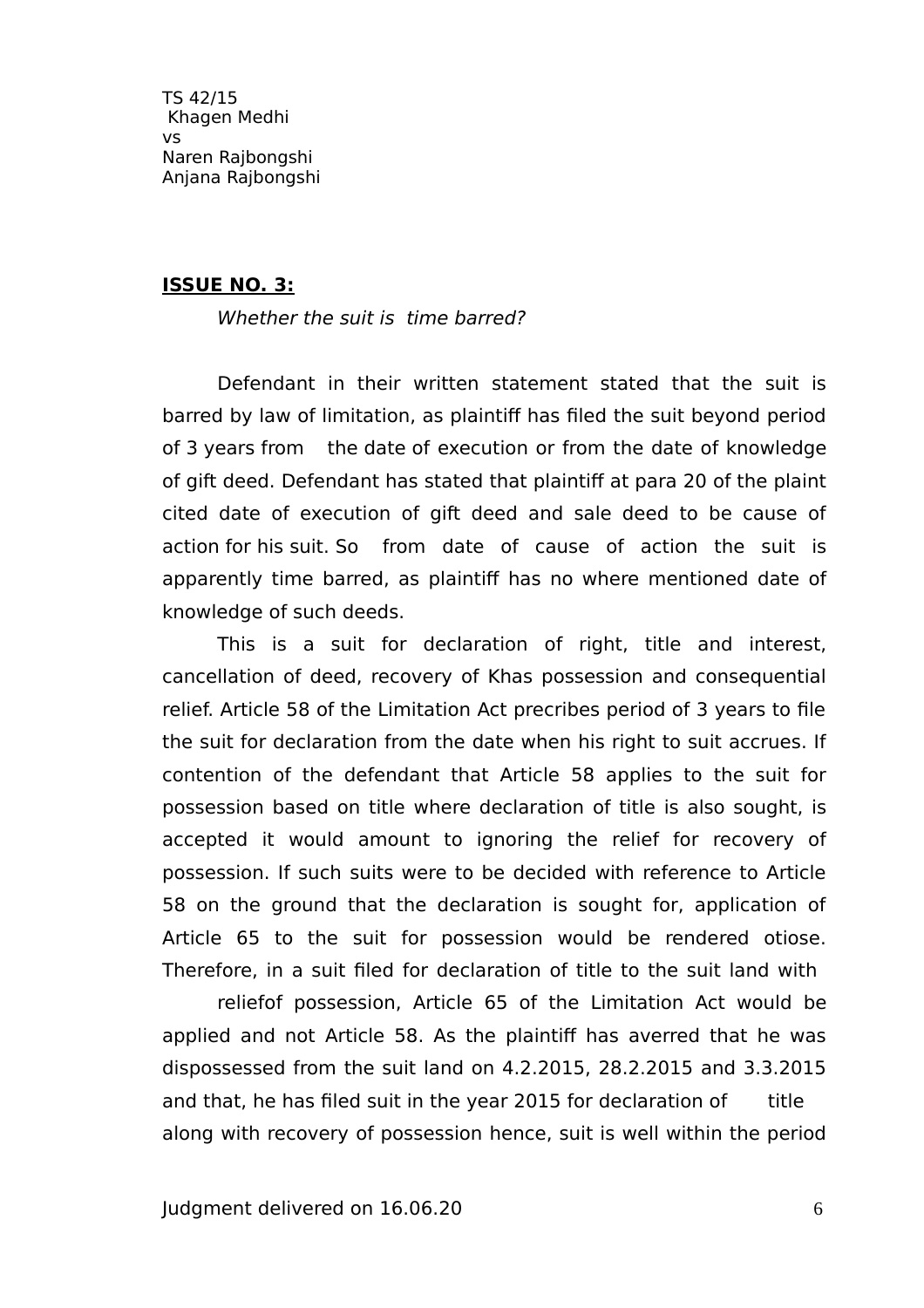of limitation. The issue is therefore decided in negative.

### **ISSUE NO. 4:**

Whether the suit is bad for non-joinder of necessary parties?

Defendant in their written statement has submitted that plaintiff has claimed  $1/3<sup>rd</sup>$  share in the suit land. However, predecessor of plaintif and defendant had another brother namely Pobin and his legal heirs are alive, but has not been impleaded in the suit. Moreover, plaintif has also failed to implead several other recorded Pattadars having right, title, interest and possession in the suit Patta. Further, plaintif has challanged the sale deed, but has failed to implead the purchaser of such sale deed in this suit. It is an admitted fact that suit is ancestral one and Late Garga Ram Rajbongshi is the owner of the entire suit land. As it is not a partion suit, therefore, impleadment of legal heir Pabin and other co-pattadars is not necessary. The purchaser of the sale deed are also found to be not necessary parties, as the matter in controversy is related to declaration of right, title and interest of the plaintiff over the suit land and also recovery of possession of the land and such matter can be decided without the presence of the purchaser of the sale deed. Moreover, plaintif has made an alternative relief praying before the court to adjust other portion of suit land, if sale deed is not cancelled in any manner. Therefore, the suit can be well adjudicated without the presence of the purchaser of the sale deed.Hence the issue is decided in negative.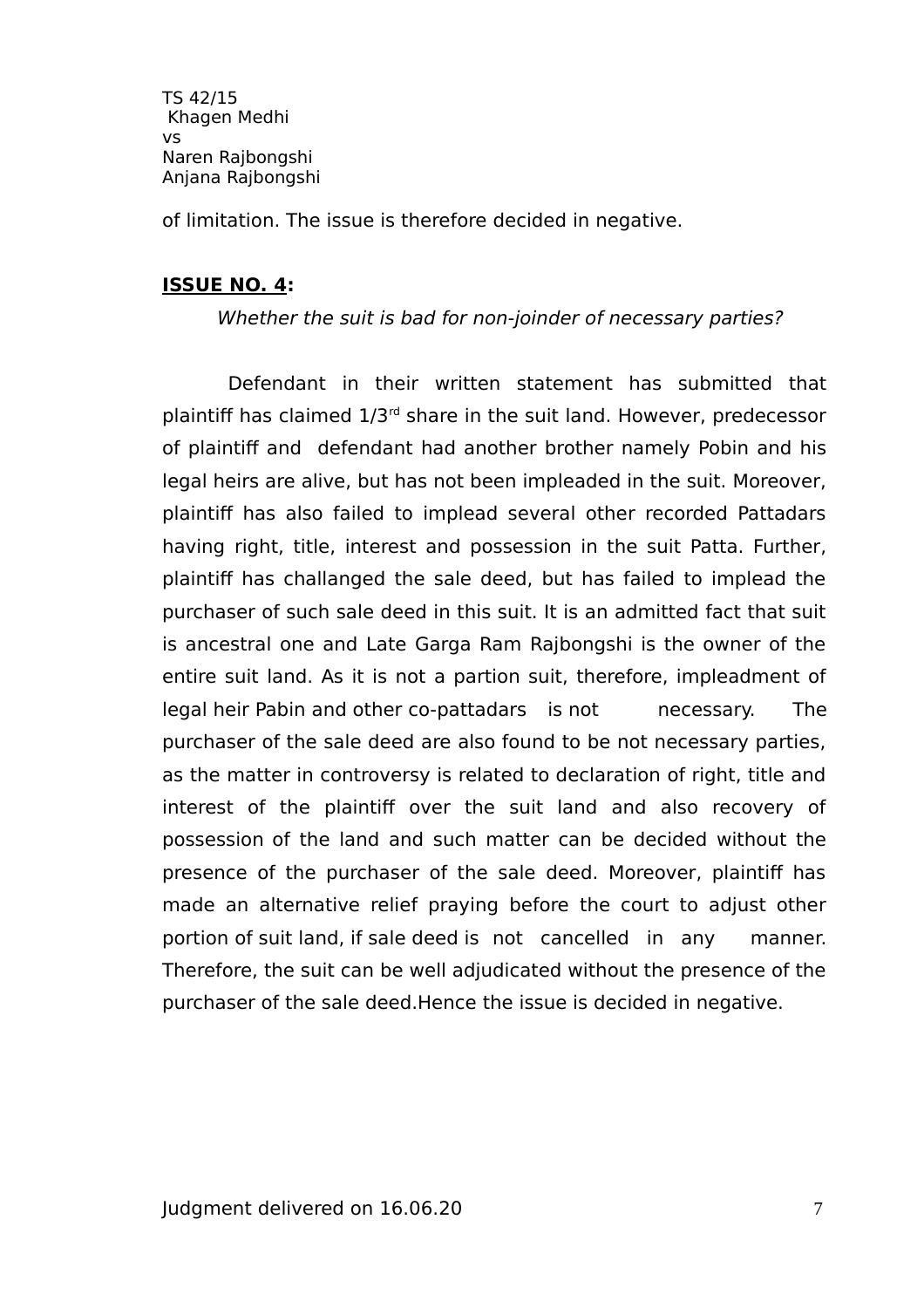#### **ISSUE NO. 5 & 6:**

Whether the gift deed no. 2266/90 is forged, void and liable to be cancelled? Whether plaintiff has any right, title and interest over the suit land?

These two issues are taken together, as they are co-related. It is an admitted position that suit land is ancestral land hence apparently plaintif has right, title and interest over the suit land by right of inheritance unless contrary is proved by defendant. Plaintiff in his plaint and evidence on affidavit stated that his father has never executed gift deed no. 2266/1990 dated 25.8.1990 in favour of defendant no. 1 husband of defendant no. 2 and hence the same is forged and fraudulent one. Learned counsel for plaintiff side has argued on the validity of the gift deed stating that essential ingredients of gift deed has not been fulfilled in this instant case. It is a mandatory provision that delivery of gifted property must at the time of execution be accepted by the donee. He has exhibited copy of gift deed as Exhibit no. 10. At this the defendant side has made counter argument stating that since execution of the gift deed, suit land have been in possession of the defendants hence acceptance of gift is implied from the fact that suit land was possessed by the defendant after the execution of gift deed. Learned counsel for the defendant side has also submitted a citation AIR 1985 HP 109 of Himachal Pradesh High Court wherein it was held that express acceptance by the donee is not necessary to complete a gift. The acceptance of a gift can be either express or implied. At this, I would also like to cite the ratio held in the case of **Ashokanan Vs. Laxmi Kutti & ors. (2017) 13 SCC 210**, wherein the Hon'ble Apex Court in para 14 held " It is, however, beyond any doubt or dispute in order to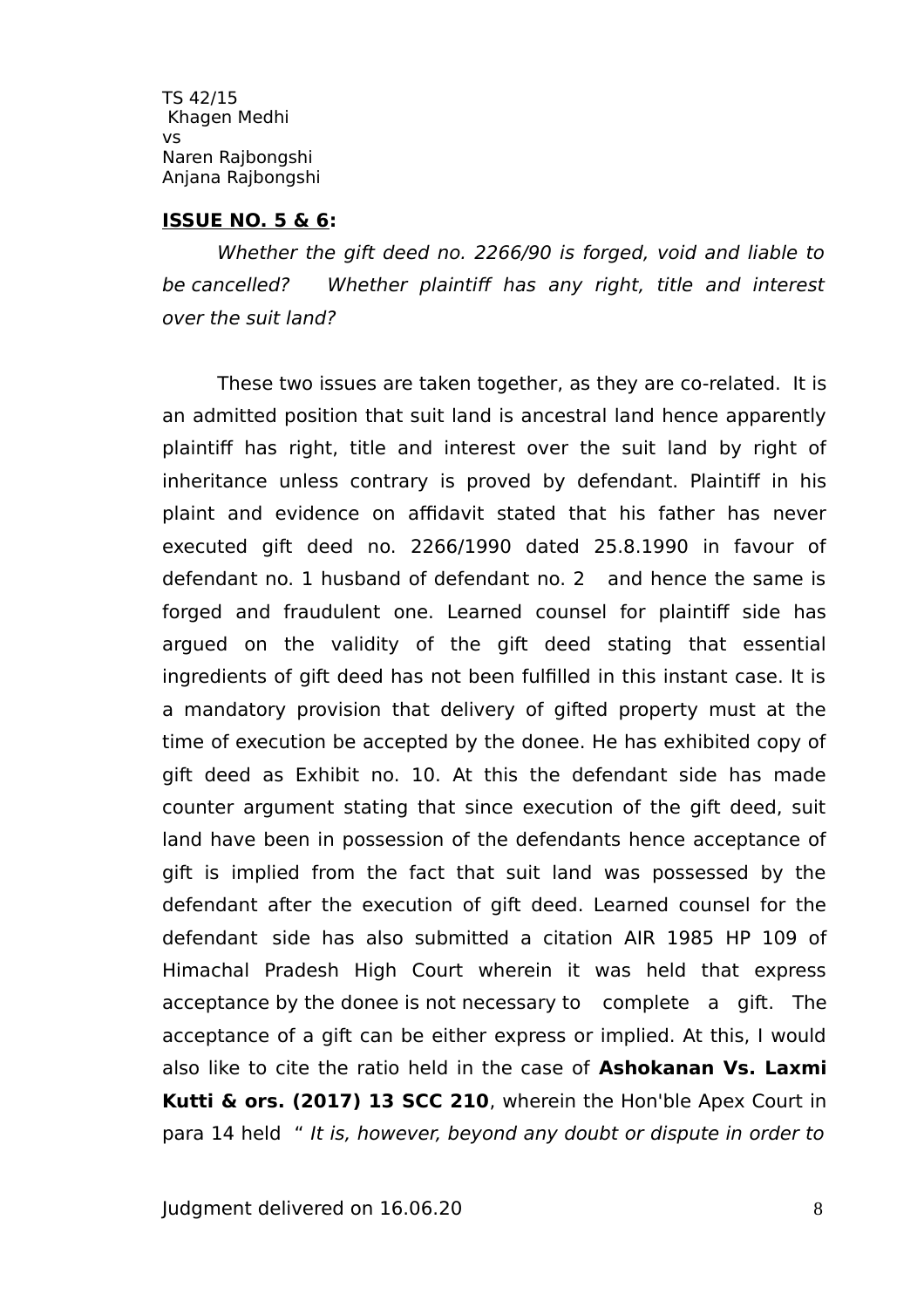constitute a valid deed acceptance is essential. Transfer of Property Act does not prescribe any particular mode of acceptance. It is the circumstances attending to the transanction which may be relevant for determining the question. There may be various means to prove acceptance of gift. The document may be handed over to a donee, which iin a given situation may also amount to a valid acceptance. The fact that possession had been given to the donee also raises presumption of acceptance". It further held that Silence may also indicate acceptance. It is not necessary to prove any over act in respect thereof as an express acceptance is not necessary for completing the transanction of gift.

Thus from the aforesaid observation it can be held that fact of acceptance need not necessarily be expressive. The fact that the suit land has been in possession of the donee and that the gift deed is with the donee raises the presumtion of acceptance. Now let me see if plaintif could establish that the gift deed NO. 2266/90 is fraudulent one by any other manner.

Learned counsel for the plaintif has argued that Golok Rajbongshi Dw 2 , who is witness to the gift deed, during his evidence, has stated that he writes his name as GolaK and not Golok. He further stated that in the witness signature of the gift deed Golok has put his signature as Golok, but in the next page, he has written as Golak. Evidence of Dw 2 Golok Rajbongshi is thoroughly perused and on perusal it is seen that said Dw 2 has identified the executor Gobinda and has also admitted that he was the witness to the gift deed and has also identified his signature in the said deed. Though, plaintiff has tried to prove that there has been diference in the signature in the gift deed, but has not made any effort to send the said deed to forensic lab for expert opinion. Moreover, bare perusal of the signature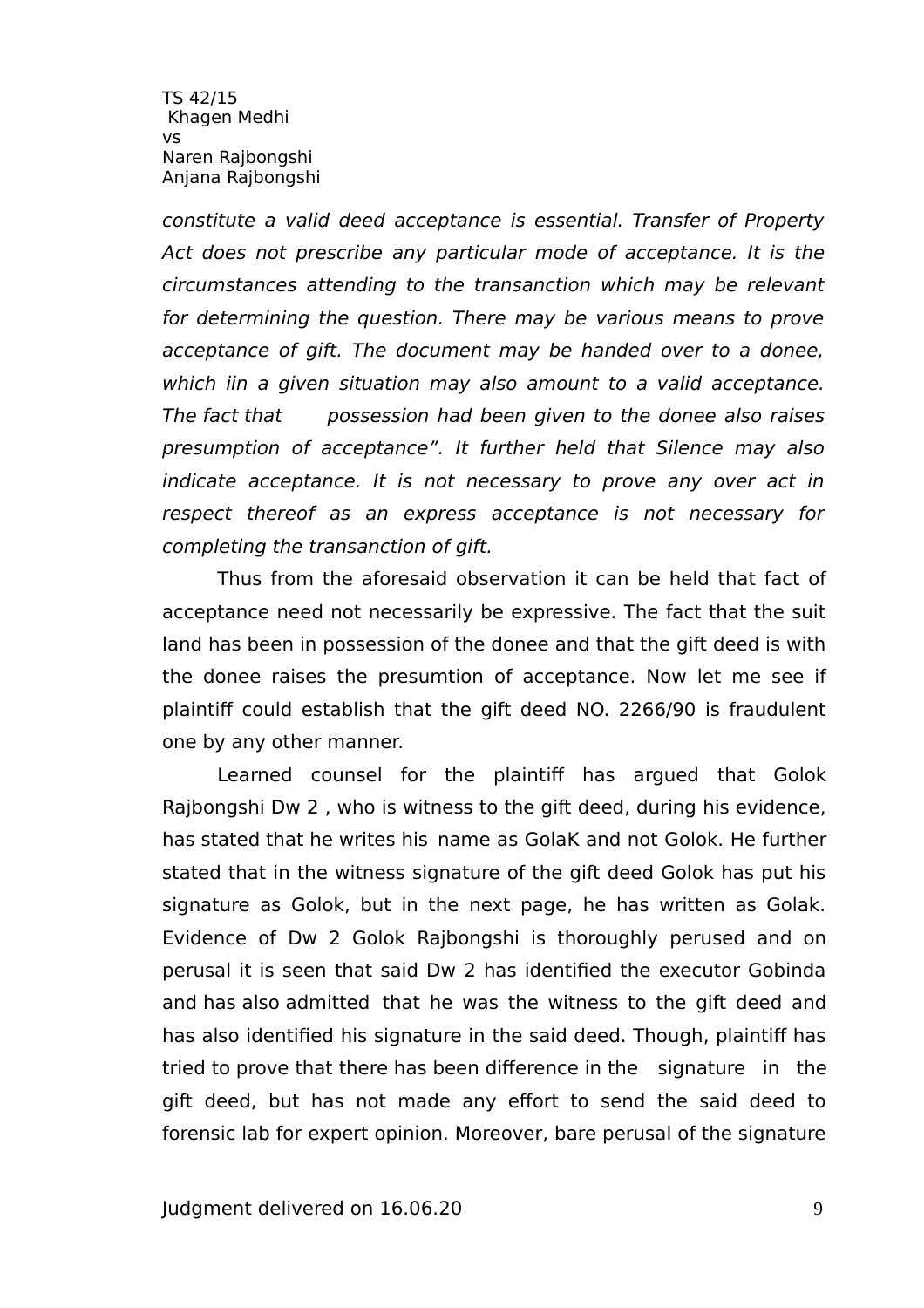of Dw 2 in his affidavit and cross examination and in the gift deed, no diference is found among the signatures rather Dw 2 has admitted the fact of execution of gift deed. Further, Dw 4 Lalit Kalita is writer of the said deed. He has also clearly deposed about the execution of the gift deed. Further, plaintif has also argued that Dw 4 Lalit Kalita stated that said deed was written in Tarani Sangha whereas Dw 2 stated the same was written in Sub-Registrar office and hence, there has been contradiction with regards to the place of execution between two witnesses. At this, I would like to point out to Learned counsel for plaintif side that alleged deed is said to have executed in the year 1990 and Dw 2 and 4 have deposed their evidence before court in the year 2019. Therefore, it is likely that witnesses fail to recollect the exact place of execution of the gift deed after gap of 29 years.

Plaintiff has in no way could establish that the gift deed was fraudulently executed by the defendant. Hence, plaintiff has failed to prove the gift deed no. 2266/1990 as forged and fraudulent one and that, his father has not volutarily executed the same. Furthermore it is also essential to discuss as to whether the father of the plaintif had the right to dispose his ancestral property to one son at the detriment of other. In this instant suit both the parties are Hindus and as they hail from Assam the principle of Dayabhaga Schools of law is applicable. Unline the Mitakshara law, son has no right by birth in the property of a father irrespective of the fact whether it is separate or ancestral property. Father may dispose of the property at his will. Therefore, the father of plaintif can gift the ancestral land to defendant 1 and 2 and the plaintif could not establish that the said gift deed was fraudulently exeucted by the defendants. Hence plaintiff has no right title and interest over the suit land. The gift deed no.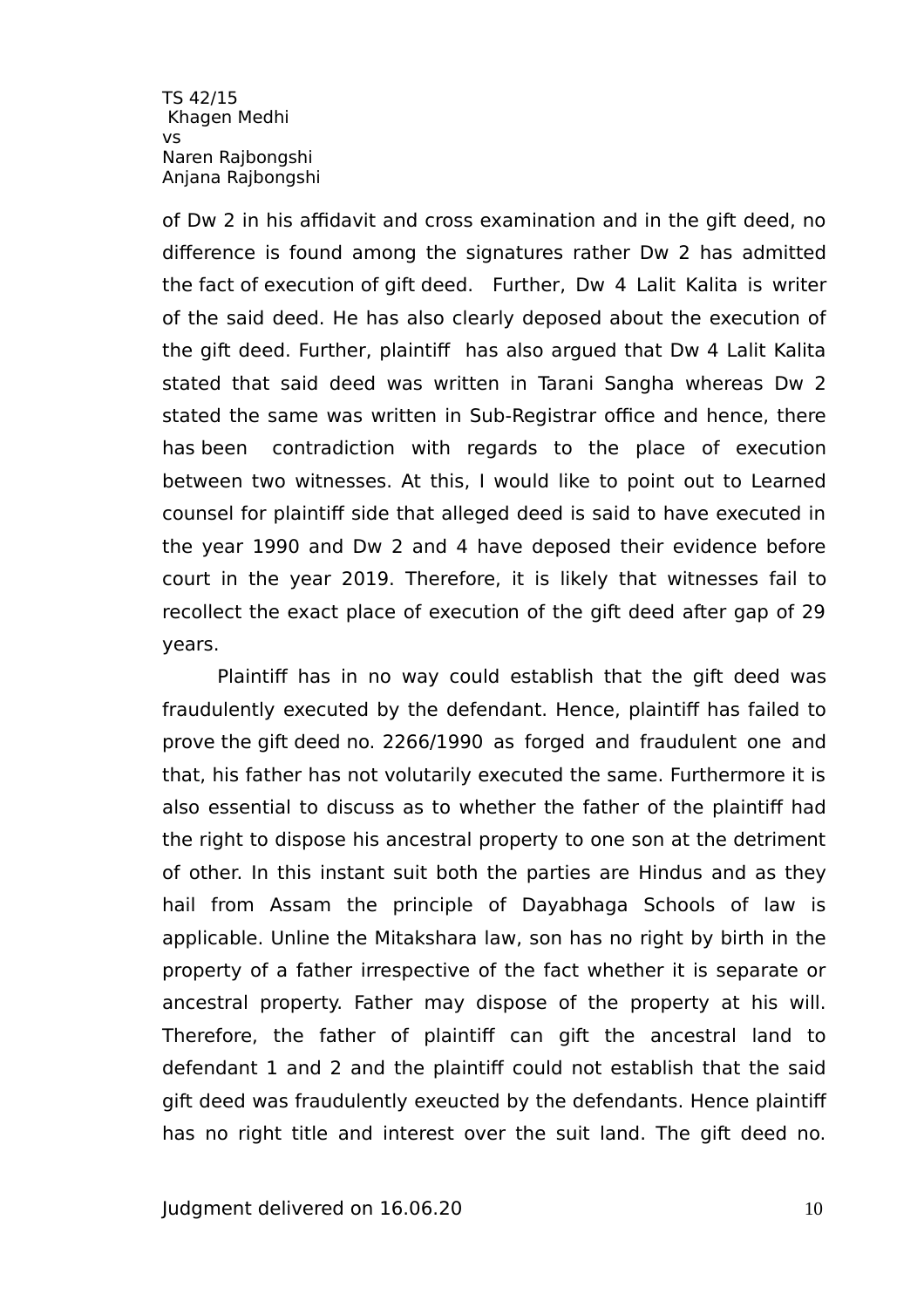2266/90 is valid. Hence both the issue are decided in negative

### **ISSUE NO. 7:**

Whether plaintiff is entitled to the decree as prayed for? To what other relief the parties are entitled?

Plaintif has prayed for declaration of right, title and intesrest over the suit land and cancellation of gift deed no. 2266/90 and sale deed no. 2215/2000, 1201/2002 595/05. Plaintif has failed to establish that the gift deed is forged. Defendants were gifted the suit land by their father and legal right was conferred upon them vide said deed. As gift deed no. 2266/1990 is held to be valid therefore, defendant no. 1 and 2 has every right to sell their portion of land from suit land to several other purchasers and hence the said sale deed as executed by defendants are valid deed. Therefore plaintif's prayer for cancellation of sale deed is also rejected. Hence, issue is decided in negative.

### **Order**

In view of the discussion and decision made above plaintif is not entitled to any decree as prayed for and the suit is dismissed on contest without cost.

Prepare a decree accordingly.

This suit is disposed of on contest without cost.

Given under my hand and seal of this court on this  $16<sup>th</sup>$  day of June, 2020.

Munsiff No. 1 Nalbari